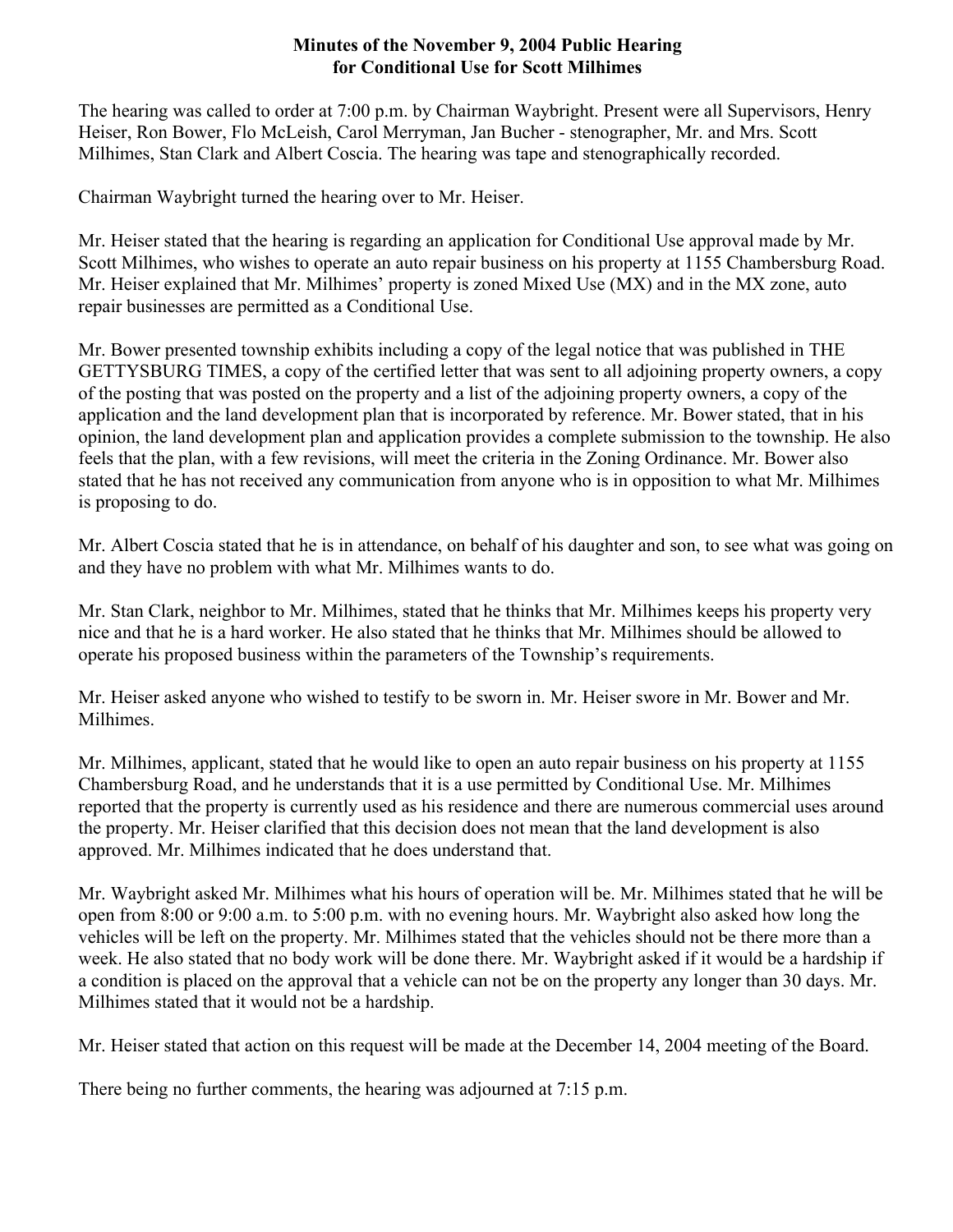## **Minutes of the November 9, 2004 Meeting**

The meeting was called to order at 7:30 p.m. by Chairman Waybright. Present were all Supervisors Flo McLeish, Carol Merryman, Chief Sease, Ron Bower, Mike Galassi, Mr. and Mrs. Diephaus and Carol Detweiler. The meeting was tape recorded.

**Mr. Shealer made a motion, seconded by Mr. Weikert and carried to approve the Minutes of the October 26 meeting. Mr. Gregor abstained.**

## **Mr. Weikert made a motion, seconded by Mr. Shealer and carried to approve the Minutes of the October 26 Public Hearing. Mr. Gregor abstained.**

Chief Sease presented a written and oral report of police activities for the month of October including 168 complaints, 11 incidents and 317 arrests.

Mr. Mike Galassi expressed a concern about late night flights arriving and departing from the Gettysburg Airport. Chairman Waybright stated that they will look into this.

Chairman Waybright reported that the township received an application for **Conditional Use approval for Craig Tuckey** to replace his existing single-wide mobile home with a double-wide mobile home at 170 Chapel Road, Ext. He also reported that a Public Hearing was held on this matter on October 26, 2004. **Mr. Shealer made a motion, seconded by Mr. Bowling and carried to approve the Conditional Use application for Craig Tuckey. Mr. Gregor abstained.**

**Mr. Shealer made a motion, seconded by Mr. Weikert and carried to table action on a request from Realty Leasing and Management Co. for a partial release of escrow funds, in the amount of \$32,176.50, for Deatrick Drive road work, until an inspection can be made by the township's engineer.** 

Chairman Waybright reported that the township has received a **letter of resignation from Steve Niebler**, Chairman of the Cumberland Township Authority, effective December 31, 2004. **Mr. Gregor made a motion to accept Mr. Niebler's resignation, seconded by Mr. Bowling and carried.** Mr. Shealer asked that a letter be sent to Mr. Niebler expressing the township's appreciation for his service on the Authority Board.

Chairman Waybright reported that the township has received an **Unsafe Building Assessment** from Timothy Knoebel, township engineer, in conjunction with Jeffrey B. Fertich, structural engineer, indicating that the building located at 15 Willoughby Run Road, represents a danger, can not be reasonably repaired and should be demolished. Ms. McLeish asked that the Board authorize Mr. Heiser to draft a letter to the property owner, with a copy of this report attached, to get the building cleaned up. **Mr. Shealer made a motion to authorize Mr. Heiser to send a letter, and a copy of the report, to the property owner, seconded by Mr. Weikert and carried.** 

Chairman Waybright reported that the **2005 budget** has been prepared and is ready for tentative adoption. He added that the budget is a little over \$1.5 million, is balanced and does not include any tax increases. Mr. Gregor also reported that the contributions to the various charitable organizations and the fire departments were increased by 10%. **Mr. Gregor made a motion to tentatively adopt the 2005 Budget, seconded by Mr. Bowling and carried.** 

Chairman Waybright reported that a **request for extension** for subdivision approval has been received from **Tina Havens**. Mrs. Havens requests that the approval time frame be extended until January 1, 2005. **Mr. Shealer made a motion to accept the request for extension until January 1, 2005, seconded by Mr. Gregor and carried.**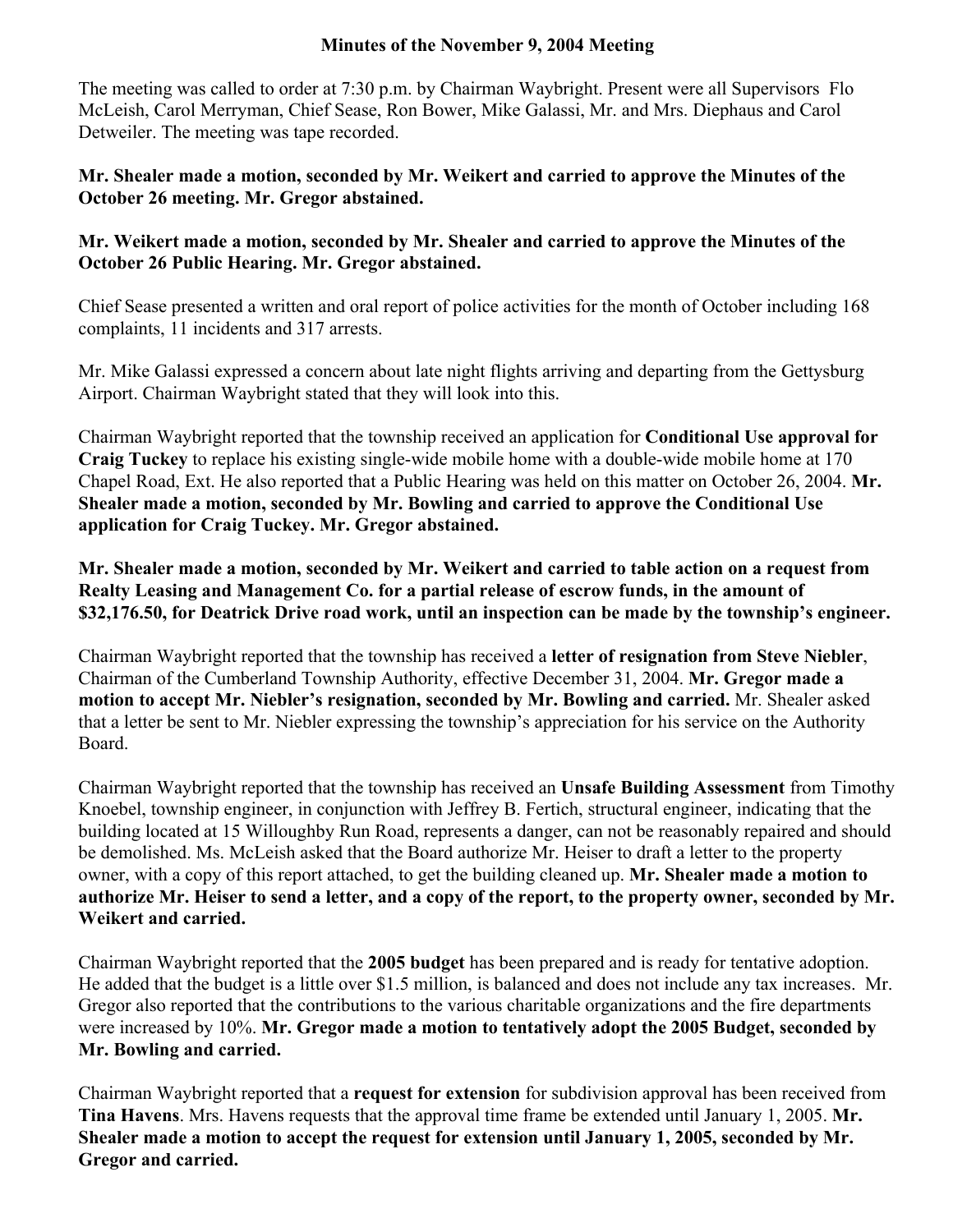Chairman Waybright reported that a **request for extension** for land development approval has been received from William F. Hill and Associates on behalf Paul Kellet for the **Greenmount Creamery** Plan. The request is for an additional 60 days. Mr. Weikert stated that this plan has been given several extensions and he feels that it needs to get completed. **Mr. Gregor made a motion to approval the request for a 60-day extension for the Greenmount Creamery, seconded by Mr. Shealer and carried.** Approval of this plan will be needed by January 29, 2005.

Chairman Waybright reported that a request for a **30-day extension has been received from Scott Milhimes** for approval of his land development plan. He added that Mr. Milhimes had a conditional use hearing earlier and there are only a few things that need to be addressed on his plan. **Mr. Gregor made a motion to approve a 30-day extension for Scott Milhimes' Land Development Plan, seconded by Mr. Weikert and carried.**

Chairman Waybright reported that there may not be a quorum at the next township meeting on November 23, 2004. He stated that he will be out of town, and Mr. Shealer and Mr. Gregor also noted that they may be out of town as well. The Board agreed to pay bills at the November 19, 2004 Workshop. **Mr. Shealer made a motion to cancel the regular meeting on November 23, 2004 and pay bills at the November 19, 2004 Workshop, seconded by Mr. Gregor and carried.** 

Ms. McLeish reported that another joint meeting with the Authority is needed to discuss the Visitor's Center and Museum and that was scheduled for December 7, 2004 at 7:00 p.m. Ms. McLeish also reported that she met with Vicki Aycock from KPI and Marc Pratt from the Park Service to discuss the Sach's Mill Bridge Trail Project and the Park Service has determined that the historic road trace is Waterworks Road so the proposed trail has to be located within the existing right-of-way. KPI will be giving the township an estimate for the needed survey work. Ms. McLeish also reported that Mr. Heiser is reviewing the Developer Agreement that she prepared, the proposal for the Act 209 Study should be ready for review at the next workshop and she and Mr. Knoebel are working with Masonry Homes on a solution for the drainage problem on Mr. Williams' and Mr. Beauchat's properties. Lastly, Ms. McLeish reported that she visited a composting facility at South Middleton Township and there is a meeting scheduled for November 16 at the foundry site with officials from PaDEP for preliminary discussion on the issues with using the foundry site as a composting facility. She added that this project may be able to be done with very little out-of-pocket costs through the different grants that may be available and what the Borough will be contributing.

Mr. Bowling asked where and when the proposed composting facility was discussed because he was unaware of it until tonight, and does not recall it being in the Minutes. Ms. McLeish stated that it was discussed at a public meeting. Mr. Gregor stated that he remembers it being discussed at a Workshop meeting, which is a public meeting. Mr. Bowling reiterated that it should have been brought up at a regular meeting because he would like to be in on it. Mr. Shealer stated that the Manager is doing research and gathering information so the Board has the facts to make a decision. Chairman Waybright stated that the Township has not entered any agreement to go into the composting business or to buy any ground or equipment. He added that he feels that it was discussed at a regular meeting, but he would have to check the Minutes. Mr. Bowling stated that he feels that the workshops are being manipulated. Mr. Shealer indicated that Mr. Bowling could attend the workshops to see what goes on at them and that they are just for information gathering. Mr. Bowling stated that he works on Fridays and can not be at the workshops.

The Zoning Officer's report was reviewed.

Chairman Waybright stated that Mr. Richard Kellerman has expressed an interest in serving on the Sewer Authority and that there will be two vacancies to fill. He added that Mr. Kellerman is a township resident and his home is connected to public sewer and he is the manager of Battlefield Resorts on Emmitsburg Road, the next area slated for public sewer. He also reported that the Board spoke to Randy Phiel and Dave